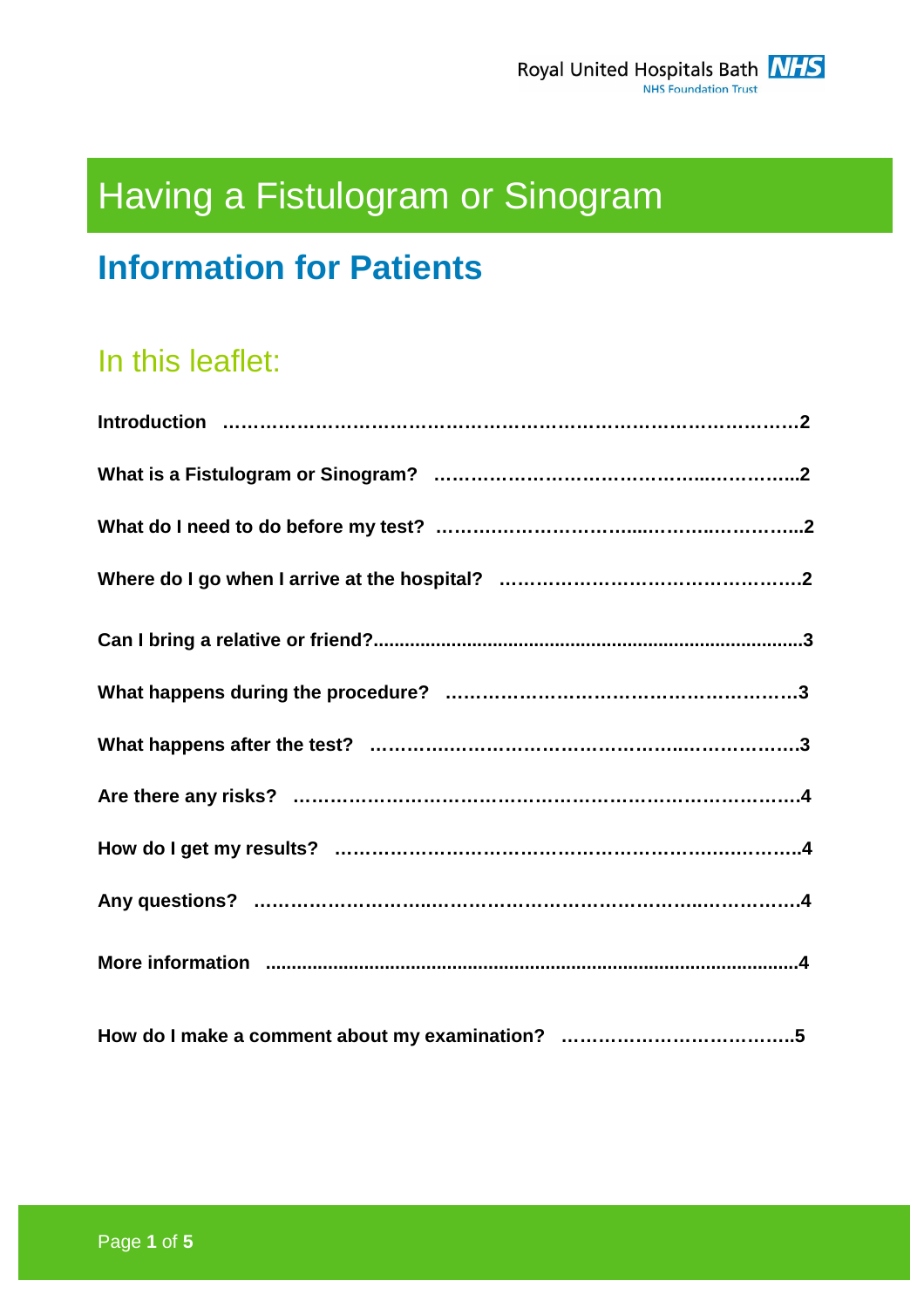#### **Introduction**

This leaflet tells you about having a Fistulogram or Sinogram. It explains how the test is done, what to expect, and what the possible risks are. If you have any questions or concerns, please do not hesitate to speak to a doctor or

nurse caring for you.

#### What is a Fistulogram or Sinogram?

A Fistulogram or Sinogram is an X-ray examination done to view an abnormal passage opening onto the skin surface. Contrast (X-ray dye) introduced through a small tube is used to visualize the start and end of the fistula or sinus on X-rays, to track the path of the fistula / sinus and identify any organs involved.

### What do I need to do to before my test?

#### **Taking tablets and medicines**

You may eat and drink normally before your Fistulogram/Sinogram and can continue to take all your normal medications.

#### **Females**

Females are asked to contact the Radiology department if you suspect that you may be pregnant OR if the appointment is more than 10 days after the start of your last period. This test uses radiation and there is a risk to the unborn baby if we were to do the Xrays when you are pregnant. When you arrive for your test, you will be asked when your last period started. If it is more than 10 days earlier, your appointment will be postponed.

#### **Allergy to iodine or contrast medium**

You should inform us in advance if you have a known allergy to iodine. Your doctor may prescribe medications prior to the examination to reduce the risk of an allergic reaction.

### Where do I go when I arrive at the hospital?

Please report to the reception desk in the Radiology department (B7) with your appointment letter 10 minutes before your appointment time. Please click on the following link for a site map of the hospital: http://www.ruh.nhs.uk/finding/documents/RUH\_directory\_map.pdf

You will be asked to sit in the waiting area until called by a member of staff. A member of the team will explain the test and answer any questions. If you have to undress for the procedure, you will be shown to a private cubicle and asked to change into a clean gown. You will be asked to remove all jewellery and metal from the area to be scanned. Your clothes and valuables will be secured in a locker until after the procedure.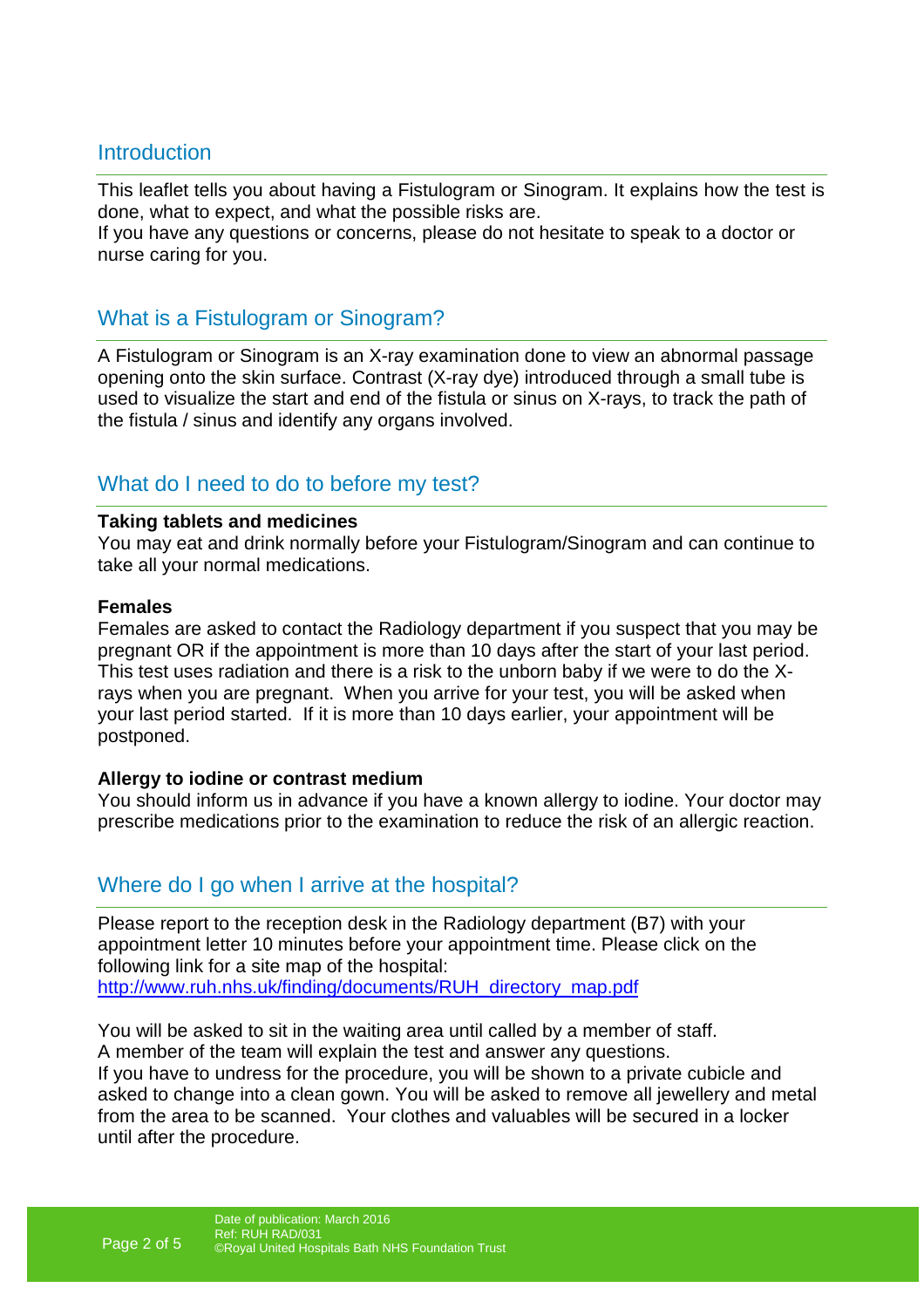## Can I bring a relative or friend?

You may bring a relative or friend with you to the appointment but, as the examination uses x-rays, for reasons of safety they will not be able to accompany you into the examination room, except in very special circumstances. If the patient is a young child or is un-cooperative, a parent or health worker may stay in the room, but will be required to wear a protective lead apron.

If you need an interpreter please tell us when you receive your appointment so that we can arrange this.

### What happens during the procedure?

You will be taken into the screening/fluoroscopy room and asked to lie down on the fluoroscopy table. The fluoroscopy equipment uses x-rays to obtain real-time moving images of the body. A small beam of continuous x-rays passes through the body to an image intensifier, which is suspended over the X-ray table. The sequence of images produced can be viewed on a computer monitor.



X-ray pictures are taken of the fistula/sinus area. Your skin will be cleaned with an antiseptic solution and a small tube is then gently inserted into the opening of the fistula/sinus. A small amount of contrast (X-ray dye) is injected into the fistula/sinus through the tube while x-ray pictures are taken. You may be asked to lie in different positions whilst the images are taken.

The procedure will be performed by a Radiologist, who is a doctor specially trained to carry out complex imaging examinations and to interpret the images. The Radiologist is helped by a Radiographer, who is a professional trained to carry out X-rays and other imaging examinations.

The examination takes about 30 minutes or so to complete.

### What happens after the test?

At the end of the test the tube is removed and a small dressing applied. If you normally use a stoma bag please bring a spare bag with you. You will then be able to leave immediately.

In the week after the test if you notice any symptoms of an infection, such as pain at the site of the fistula/sinus, a temperature or feeling unwell, you should contact your GP for advice.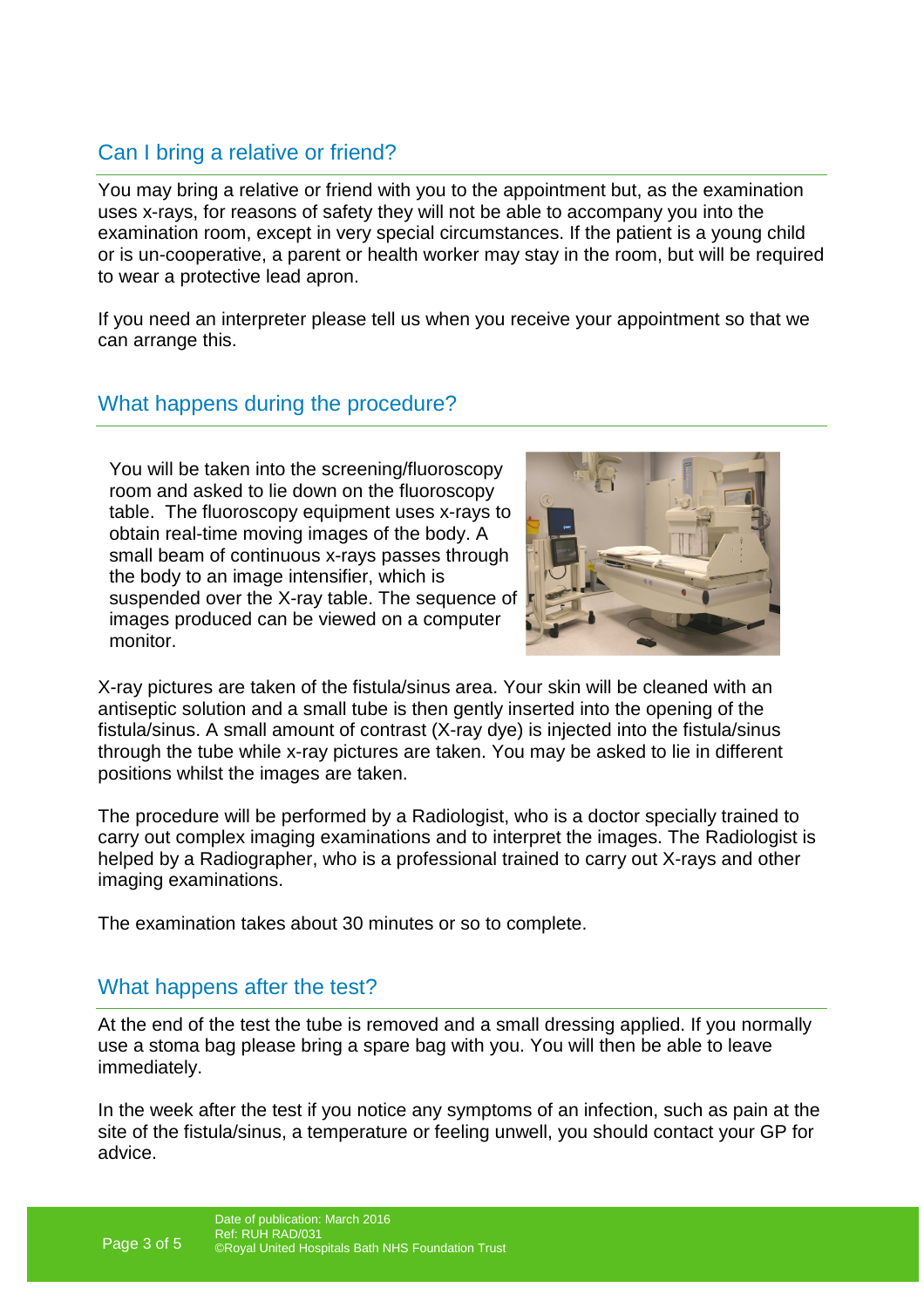### Are there any risks?

Fluoroscopy involves the use of X-rays. There are strict guidelines in place for the use of x-rays in diagnosing medical conditions so fluoroscopic examinations can only be performed at the request of a Doctor. We will keep the radiation dose as low as we possibly can. Women who are or might be pregnant must inform a member of staff in advance.

You may experience slight discomfort during the procedure but it should not be painful. Minor bleeding can occur from the sinus / fistula. The risk of infection is small.

The risk of serious allergic reaction to contrast materials used for a sinogram is uncommon, and radiology departments are well equipped to deal with this.

Perforation of the fistula/sinus opening is rare. This may require surgery and/or antibiotics.

Despite these slight risks, your doctor believes it is advisable that you should have this examination, and do bear in mind there are greater risks from missing a serious disorder by not having your scan.

#### How do I get my results?

The Radiologist will review the images from your Fistulogram / Sinogram and send a report to your doctor. Your GP or hospital Consultant who referred you for the test will see you to discuss the results.

In some cases the Radiologist may discuss the findings with you at the end of the procedure.

#### Any questions?

We will do our best to make your visit as comfortable and stress free as possible. If you have any questions or suggestions for us, please contact the Interventional Radiology department on 01225 824366.

#### More information

For general information about Radiology departments, visit The Royal College of Radiologists' website: https://www.rcr.ac.uk/public-and-media/what-expect-when

For information about the effects of x-rays read the National Radiological Protection Board (NRPB) publication: 'X-rays how safe are they?' on the website: http://www.hpa.org.uk/webc/HPAwebFile/HPAweb\_C/1194947388410